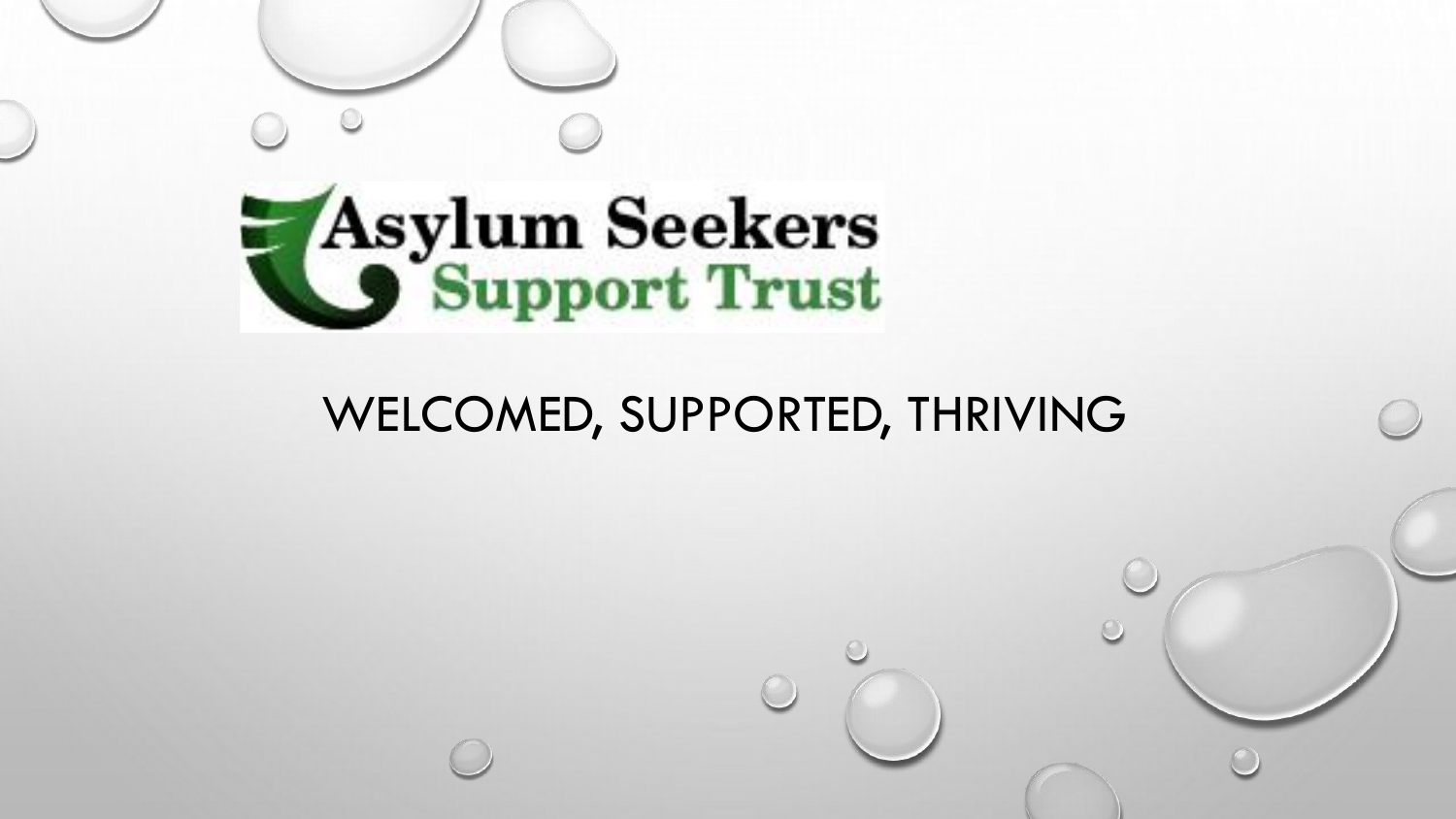# FY18/19 Key Highlights

## FINANCIAL

- Achieved a breakeven position for each month since March 2019
- Awarded key funding
- Strengthened policies and practices around rental income

## TEAM

- Added an employee and increased another's hours
- Improved development, support and engagement of team

#### **COMMUNITY**

- Commenced an engagement programme
- Weekly community meal
- Rugby, Piha, swimming, cricket, music, youth events etc.

## HOUSING

- Rented a house to sublet to up to 6 clients (total beds in now 33)
- Upgrade to the hostel facilities (by Housing NZ)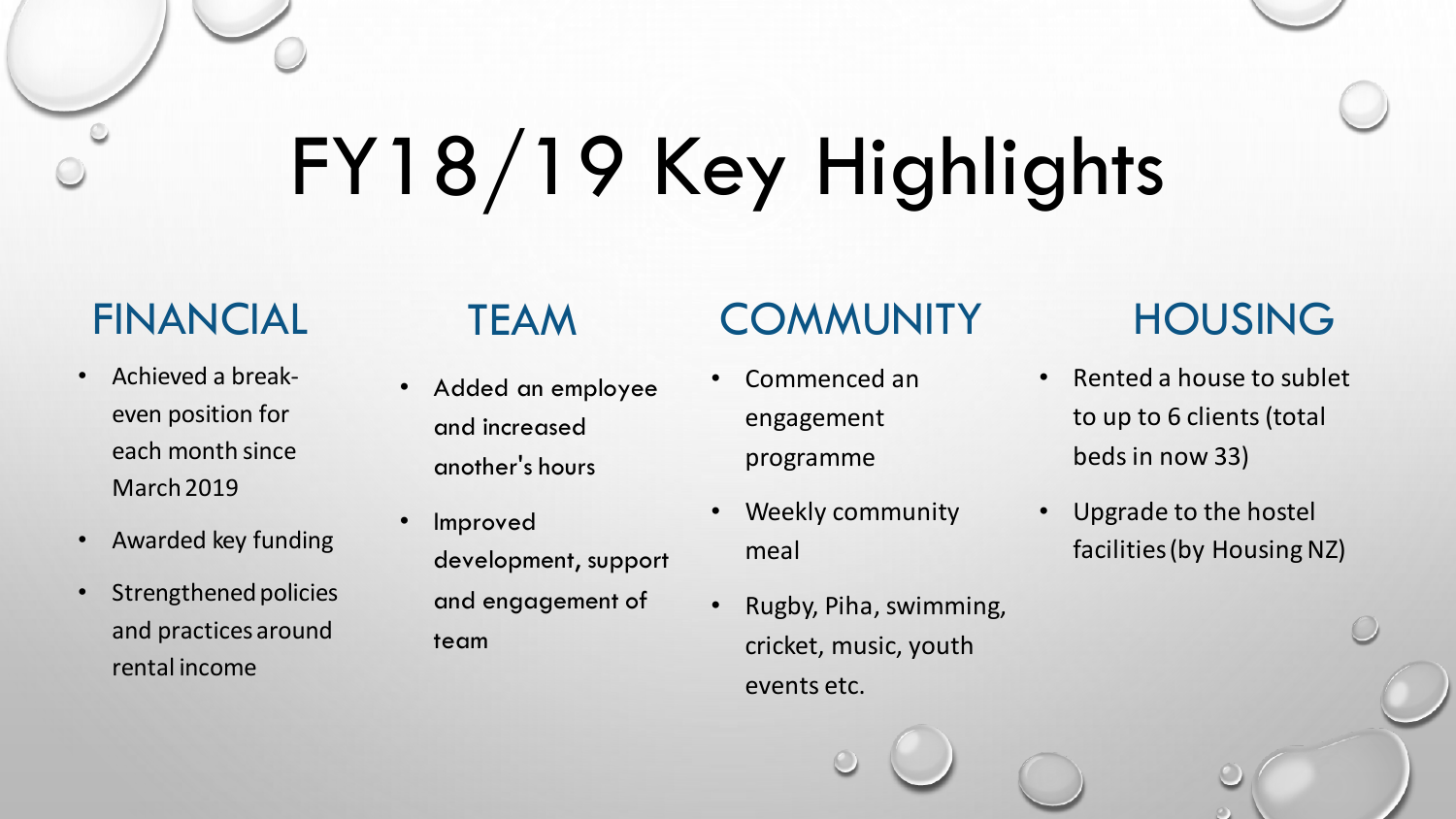## Ongoing Advocacy

#### **WORK VISAS/ ALLOWANCE**

- Many have no visas
- No support or right to work
- Vulnerable for exploitation
- *ASST position: Every asylum seeker and spontaneous refugee should have a work visa, and those without any visa should have an allowance while they are in the process of having their claim assessed*

#### **DETENTION**

- Currently at least 7 asylum seekers detained at Mt Eden prison – stays of over 11 months this year
- 3 at Mangere all for over 9 months
- *ASST position: No asylum seeker should be detained for more than 28 days, and never at Mt Eden Prison*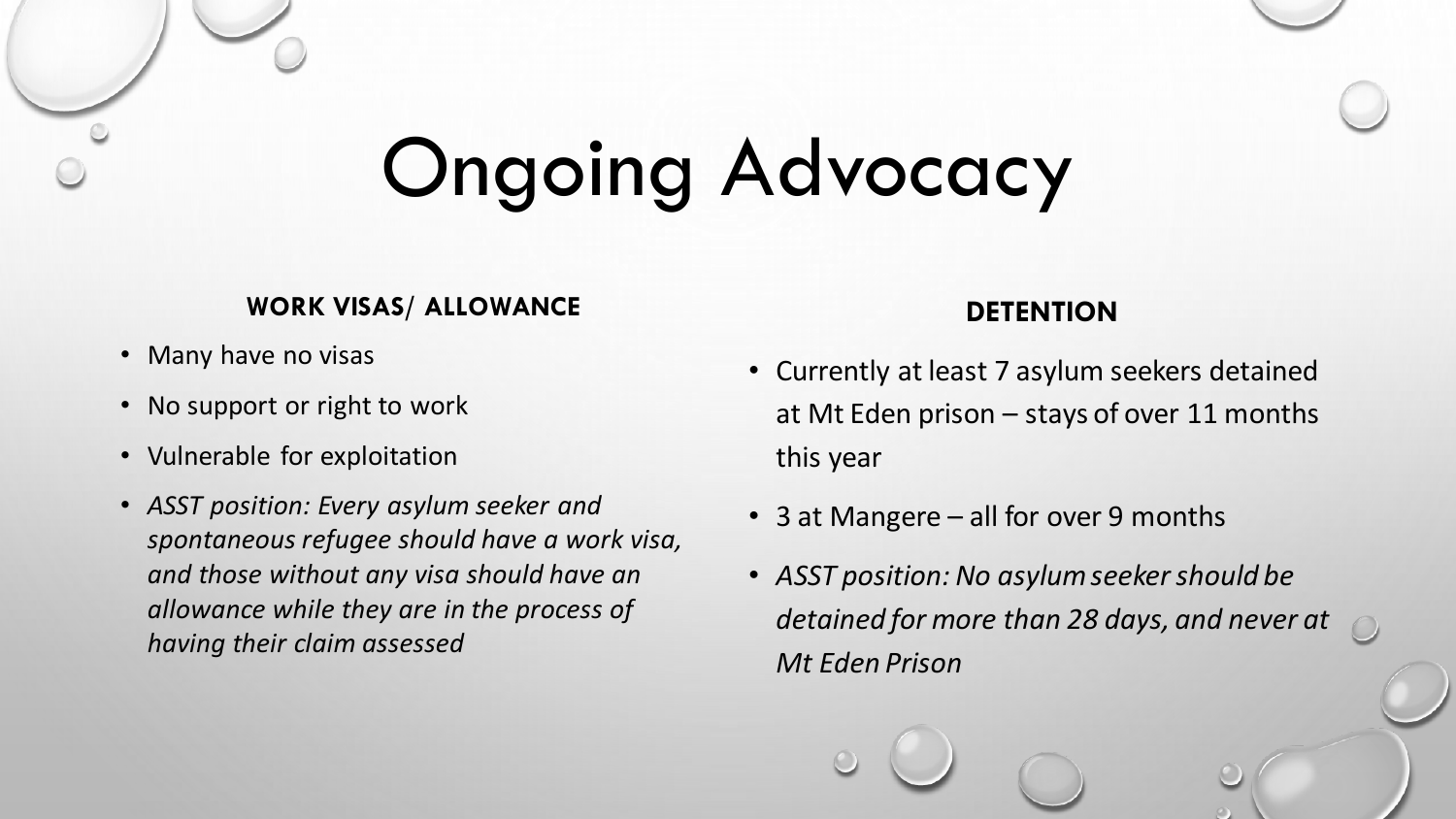# FY19/20 goals

#### SUSTAINABILITY

- GRANT FUNDING maintain existing relationships and seek new sources
- DONATIONS increase individual donors
- SOCIAL ENTERPRISE grow Romigro as a home maintenance business

## **OPERATIONAL**

- Social work increase clients helped by 20%. Seek funding for additional social worker
- Initiate routine 'form filling' clinics
- Visit each detained asylum seeker every two weeks
- Increase beds offered

### STRATEGIC

- Sector leadership
- Drive sector growth to respond to growth of need (increasing claims)
- Community engagement:
	- communicate stories build understanding